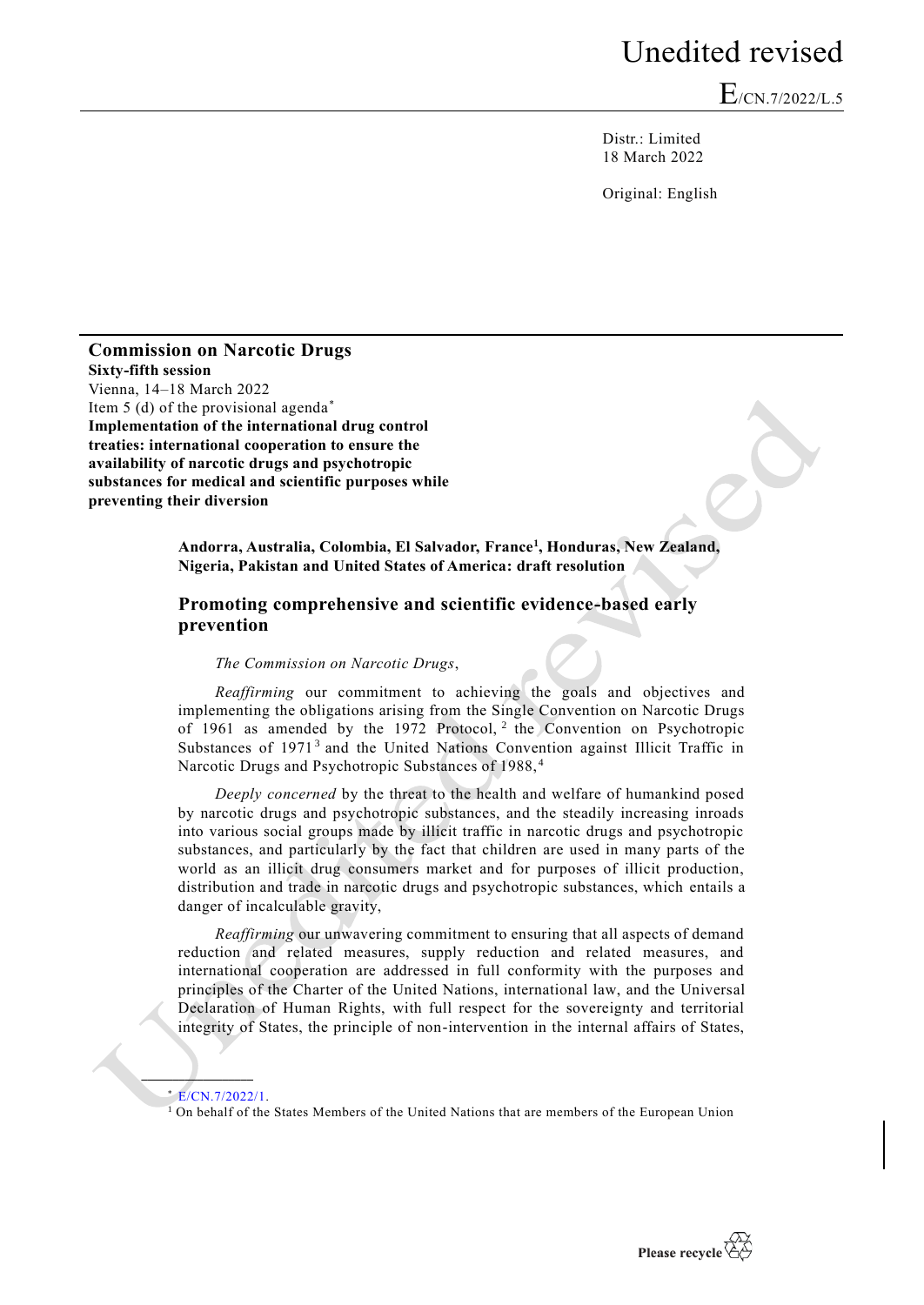all human rights, fundamental freedoms, the inherent dignity of all individuals and the principles of equal rights and mutual respect among States;

Underscoring in particular articles 25 and 26 of the Universal Declaration of Human Rights,<sup>5</sup> which state that everyone has the right to a standard of living adequate for their health and well-being, including necessary social services, and that everyone has the right to education,

*Recalling* the commitments made by States parties to the Convention on the Rights of the Child,<sup>6</sup> in article 33 of which it is stated that States parties should take all appropriate measures, including legislative, administrative, social and educational measures, to protect children from the illicit use of narcotic drugs and psychotropic substances, as defined in the relevant international treaties, and to prevent the use of children in the illicit production of and trafficking in such substances,

*Acknowledging* that young people may be at increased risk of adverse consequences when exposed to the non-medical use of drugs of others, reiterating the need to develop healthy and secure family and social environments,

*Recalling also* our commitment in the Ministerial Declaration on Strengthening Our Actions at the National, Regional and International Levels to Accelerate the Implementation of Our Joint Commitments to Address and Counter the World Drug Problem of 2019 to effectively address and counter the world drug problem, which requires concerted and sustained action at the national and international levels, including accelerating the implementation of existing drug policy commitments;

*Recalling* the commitments contained in the outcome document of the thirtieth special session of the General Assembly, entitled "Our joint commitment to effectively addressing and countering the world drug problem" of 2016, the Joint Ministerial Statement of the 2014 high-level review by the Commission on Narcotic Drugs of the implementation by Member States of the Political Declaration and Plan of Action on International Cooperation towards an Integrated and Balanced Strategy to Counter the World Drug Problem and the Political Declaration and Plan of Action on International Cooperation towards an Integrated and Balanced Strategy to Counter the World Drug Problem of 2009,

Recalling also the 2030 Agenda for Sustainable Development,<sup>7</sup> in particular Sustainable Development Goal 3, on ensuring healthy lives and promoting well-being for all at all ages, and noting that efforts to strengthen drug prevention address this Goal and constitute a step forward in its implementation,

*Recalling also* its resolution 57/3 of 21 March 2014, in which it highlighted that prevention based on scientific evidence and on a process of adaptation to local culture and socioeconomic circumstances is the most cost-effective approach to preventing drug use and other risky behaviours and is therefore an investment in the well-being of children, adolescents, youth, families and communities,

*Recalling* further its resolution 61/2 of 16 March 2018 on strengthening efforts to prevent drug abuse in educational settings, in which it noted with appreciation the ongoing efforts by Member States to prevent drug use among children and youth in educational settings, including through effective, scientific evidence -based and context-sensitive awareness-raising and prevention programmes, and recognized the need to intensify those efforts, and invited Member States to increase, within their capacity, the availability, coverage and quality of gender-sensitive, scientific evidence-based prevention measures and tools in multiple settings reaching children and youth through drug abuse prevention programmes and public awareness-raising campaigns,

*Reiterating* further its resolution 61/9 of 16 March 2018, in which it reaffirmed that taking appropriate measures to protect children from the dangers, risks and

**\_\_\_\_\_\_\_\_\_\_\_\_\_\_\_\_\_\_**

<sup>5</sup> General Assembly resolution 217 A (III).

<sup>6</sup> United Nations, *Treaty Series*, vol. 1577, No. 27531.

 $7$  General Assembly resolution  $70/1$ .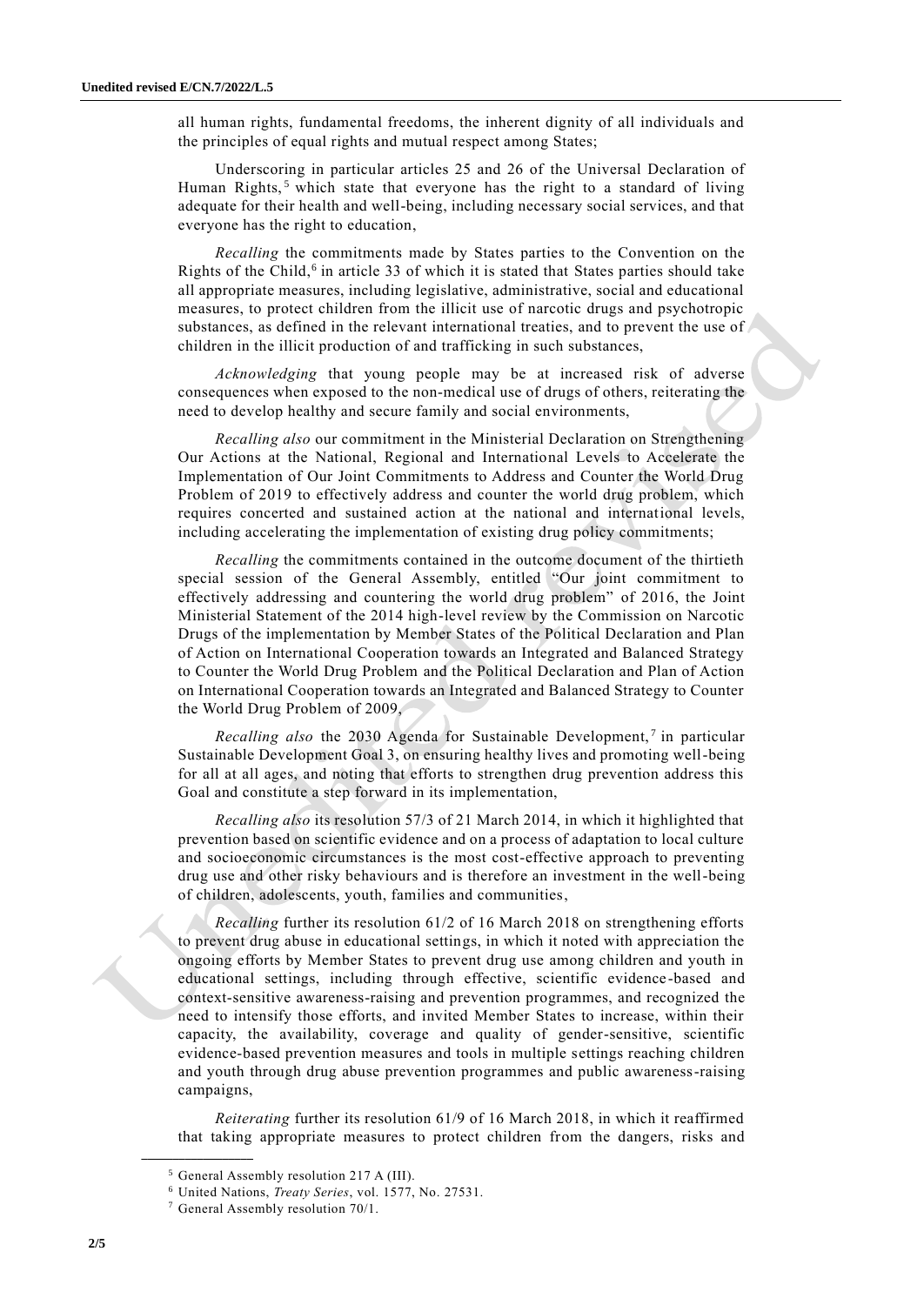consequences of the use of illicit drugs and trafficking is conducive to the development and well-being of children, and invited Member States to consider the use of the International Standards on Drug Use Prevention and the scientific evidence base to formulate effective drug use prevention programmes and strategies aimed at children –

*Recalling* its resolution 63/4 of 6 March 2020, in which it acknowledged the contribution of young people and youth-based associations and volunteer organizations in the prevention of non-medical use of drugs, and underlined the importance of taking their experience into consideration in the development, implementation and evaluation of relevant scientific and evidence-based national programmes and strategies,

*Reaffirming* its resolution 63/2 of 6 March 2020 on Promoting and improving the collection and analysis of reliable and comparable data to strengthen balanced, integrated, comprehensive, multidisciplinary and scientific evidence-based responses to the world drug problem, in which it called upon Member States to analyse their policies and responses, including, inter alia regarding demand reduction and crosscutting issues such as drugs and human rights, youth, women, children, vulnerable members of society and communities by gathering scientifically robust data on their effectiveness and efficiency in addressing and countering the world drug problem,

*Recalling* its resolution 64/3 of 16 April 2021 on Promoting scientific evidencebased, quality, affordable and comprehensive drug prevention, treatment, sustained recovery and related support services, in which it underlined the importance of increasing the availability, coverage, quality and affordability of scientific eviden cebased prevention,

*Acknowledging* the important advances made in prevention science, establishing prevention as one of the main components of comprehensive, scientific evidence based demand-reduction initiatives to address the non-medical use of controlled drugs, and also acknowledging that effective early prevention strategies and measures focused on addressing, inter alia, adverse childhood experiences as well as individual and environmental, including social, risk and protective factors contribute significantly to the positive engagement of children, youth and adults with their families and in educational settings, workplaces and communities,

*Reaffirming* the determination of Member States to address and counter the world drug problem and to actively promote a society free of drug abuse in order to help to ensure that all people can live in health, dignity and peace, with security and prosperity, and also reaffirming their determination to address public health, safety and social problems resulting from drug abuse,

*Noting with appreciation* the publication of the International Standards on Drug Use Prevention, developed by the United Nations Office on Drugs and Crime in collaboration with the World Health Organization, and welcoming the second updated edition, while noting that the general aim of substance use prevention is the healthy and safe development of children and youth so that they can realize their talents and potential by developing skills and opportunities to choose healthy lifestyles and that effective prevention contributes significantly to the positive engagement of children, youth and adults with their families and in their schools, workplaces, communities and society as a whole,

*Expressing appreciation* for the ongoing work and initiatives of the United Nations Office on Drugs and Crime, such as International Standards On Drug Use Prevention, and also capacity-building initiatives that seek to promote family-, school- and community-based prevention programmes, such as the Families United, the Strong Families, the Youth Initiative, including the Annual Youth Forum, held since 2012, on the margins of the Commission, and the "Listen first" initiative,

*Noting with appreciation* the ongoing work and initiatives of other relevant international organisations and civil society, such as the Universal Prevention Curriculum, to support Member States, as applicable, in the development and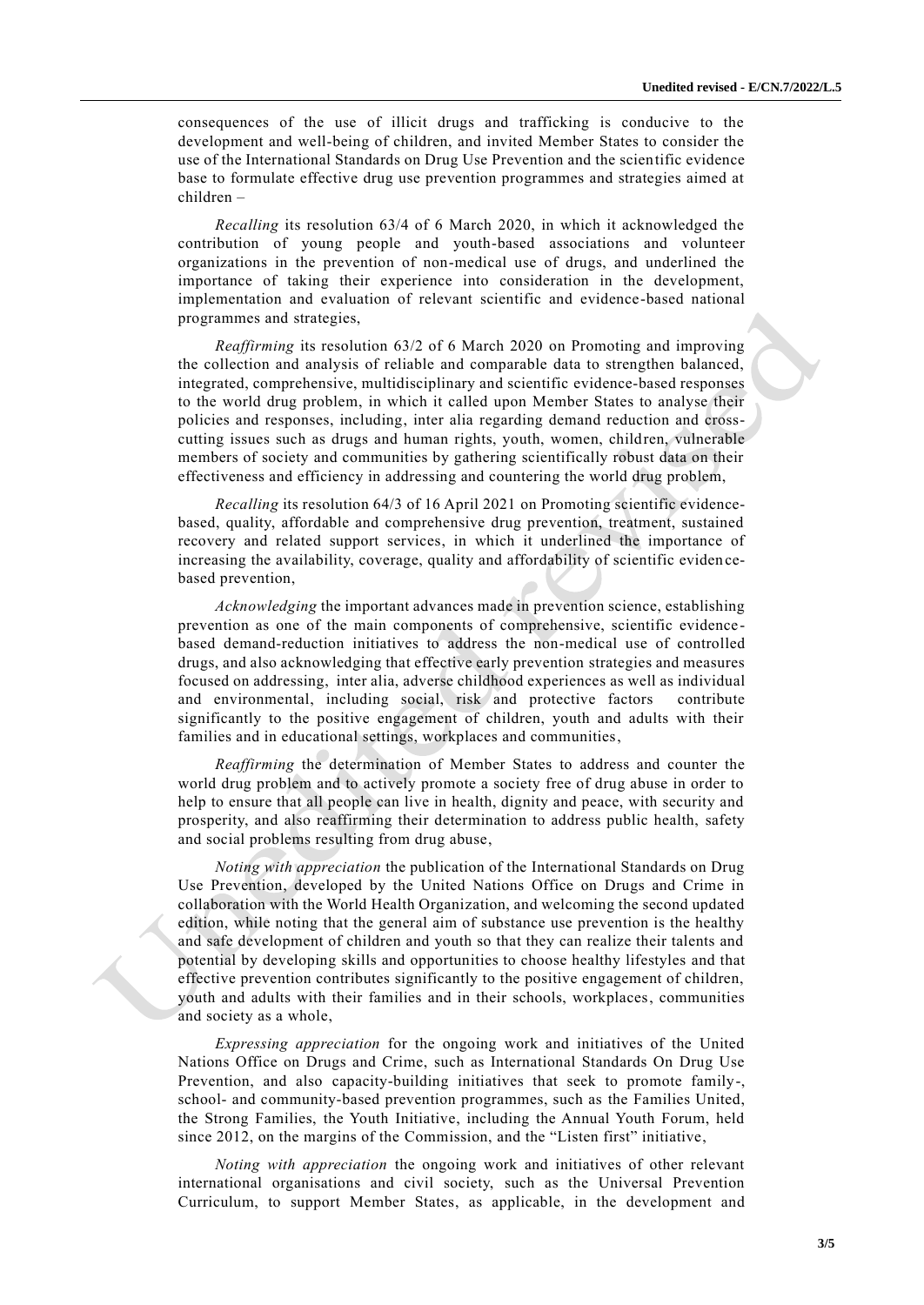implementation of scientific evidence-based programmes and policies on early prevention,

*Noting also with appreciation* the publication in 2020 by the United Nations Office on Drugs and Crime of the "Handbook on youth participation in drug prevention work", which seeks to motivate Member States to provide opportunities for young people to become involved, as appropriate, in the development and implementation of appropriate scientific evidence-based drug use prevention programmes that affect youth, as part of a comprehensive substance use prevention system,

1. *Encourages* Member States, to provide appropriate resources for and put greater emphasis on scientific evidence-based early prevention, encompassing prenatal care, infancy and early and middle childhood, including through a crosssectoral, multidisciplinary and multi-stakeholder approach as appropriate and taking into account gender and age specific needs, as well as the impacts of individual and environmental, including social, risk and protective factors on health using the International Standards on Drug Use Prevention to formulate effective early prevention programmes and strategies aimed at children by identifying and reducing risk factors and enhancing protective factors through the systematic inclusion of social and emotional learning interventions that cover family and parenting skills, early childhood education and personal and social skills education, and prevention education based on social competence and influence, targeting children and youth in multiple settings and reaching young people in educational settings and through family or community interventions aimed at promoting a healthy environment;

2. *Calls upon* Member States to facilitate access to comprehensive, scientific evidence-based demand reduction services and related measures, including early prevention, and to expand their capacity and availability to, vulnerable members of society especially children in socially and economically marginalised situations and in the context of the coronavirus disease (COVID-19) pandemic, as well as in situations of armed conflict or humanitarian disaster, while increasing possibilities to promote healthy lifestyles and addressing individual and environmental, including social, risk and protective factors through broader social policy in accordance with national legislation;

3. *Encourages* Member States to ensure, where possible that all children at particular risk of initiating drug use, including those of parents and carers with substance use disorders, are provided with direct support and given access to appropriate early prevention and health-care services, while promoting nonstigmatizing attitudes in order to secure the highest attainable standard of physical and mental health and increased equity in health, and to develop preventive health care guidance for parents and carers, family planning education and services, prenatal and postnatal health care, in accordance with their domestic legislation and national drug-control programmes and strategies;

4. *Calls upon* Member States to take appropriate measures to prevent the use of children in drug-related crime;

5. *Encourages* Member States to apply the key guidance and recommendations, including on early prevention, contained in the latest edition of the United Nations Office on Drugs and Crime and World Health Organization *International Standards on Drug Use Prevention* in the development, implementation and evaluation of relevant scientific evidence-based national programmes and strategies;

6. *Invites* Member States and the United Nations Office on Drugs and Crime to continue monitoring and evaluating early prevention policies and services aimed at protecting the health, safety, welfare and well-being of individuals, families, communities and society as a whole through effective age-appropriate and gendersensitive prevention interventions and policies taking into account specific needs of children and youth, with full respect for all human rights and fundamental freedoms